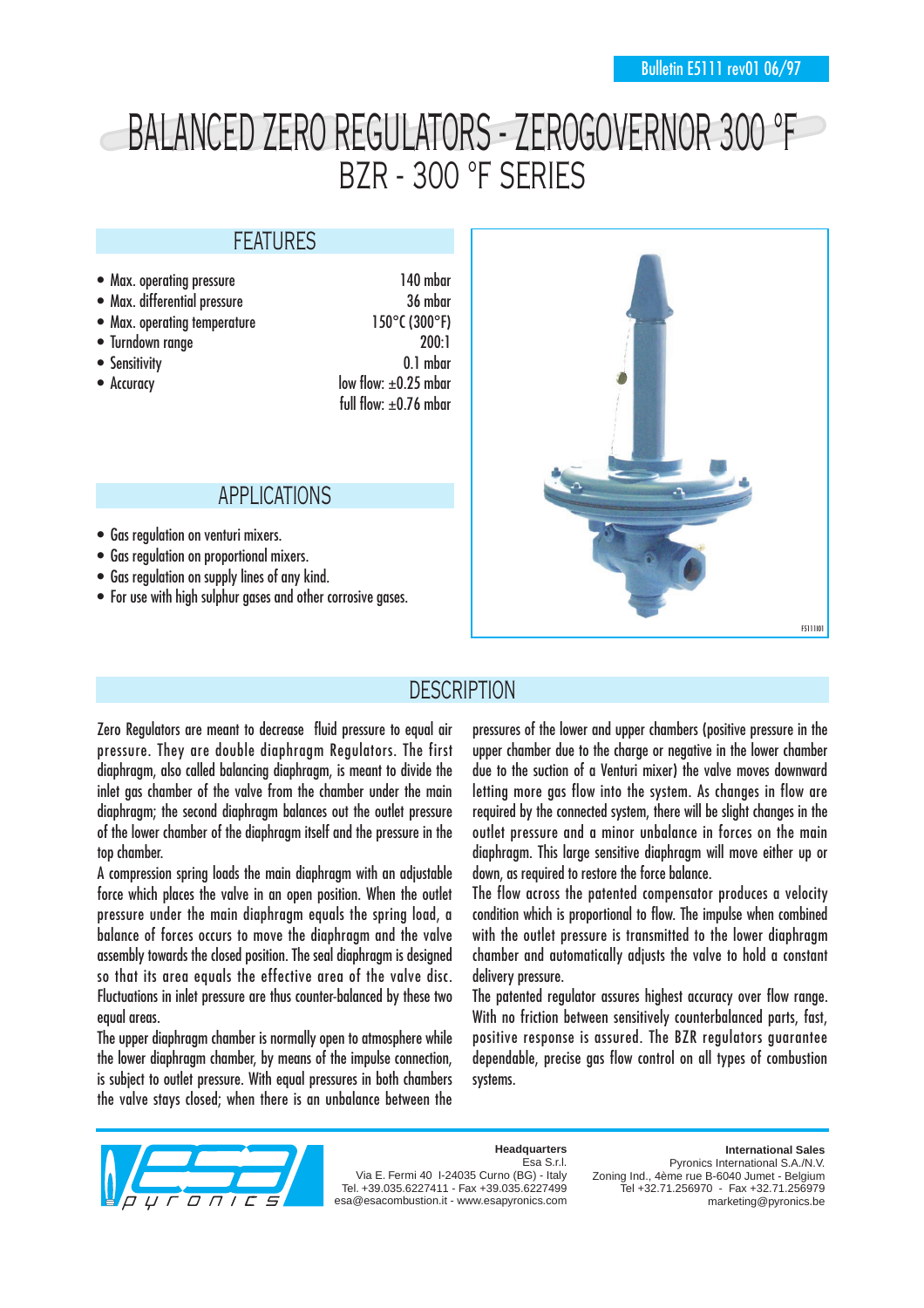# INSTALLATION

All BZR regulators are tested, set and sealed when shipped. If adjustment or repair is necessary, the regulator should be returned to the factory.

Regulators must always be mounted in a stem-up position, in a horizontal line. Any other mounting position will cause a malfunction. The arrow cast on the side of the valve body indicates direction flow.

Regulators should not be installed in areas where operating temperatures will exceed the maximum operating value.

One Zero Regulator may supply more than one burner, provided that some conditions are respected:

- 1. locate a valve between the BZR and every burner;
- 2. respect the maximum limit capacities of the BZR;
- 3. all the mixers connected to one single regulator must be in the same control area.

# CAPACITY TABLE



Natural gas flow @ 20 $^{\circ}$ C S.G. = 0.6 (Nm<sup>3</sup>/h)

G5111I01

### CORRECTION FACTOR TABLE

| $\circ$<br>Gas temperature | כס   | $\overline{\phantom{a}}$ | በጋ<br>1 v         | 107  | ו ח<br>. | $\overline{ }$<br>נט ו   | 149 |
|----------------------------|------|--------------------------|-------------------|------|----------|--------------------------|-----|
| <b>Capacity multiplier</b> | 1.07 | .09                      | ה ד<br>. <i>.</i> | 1.14 | .10      | <b>10</b><br><b>1.10</b> | .20 |